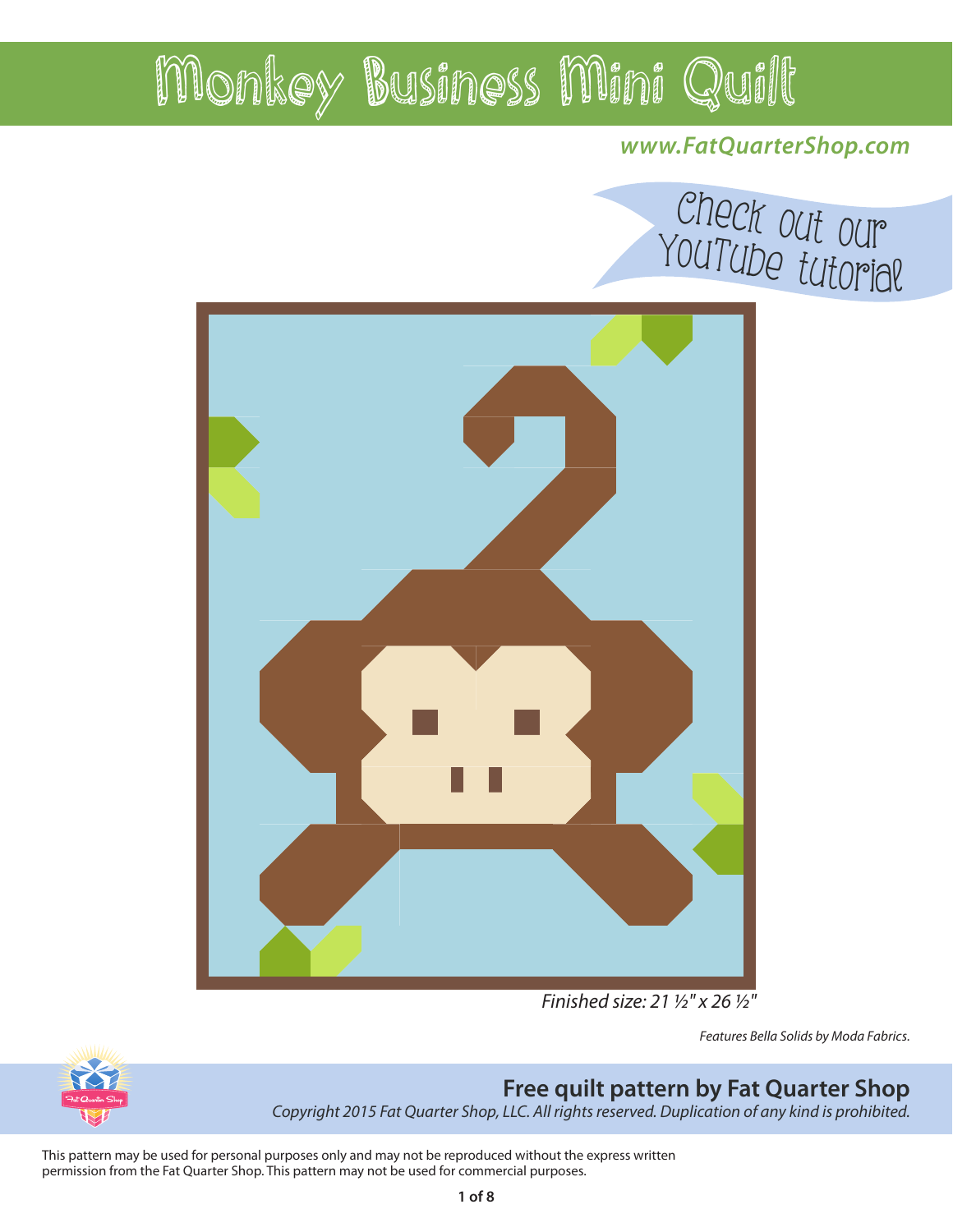# Monkey Business Mini Quilt Check out our YouTube tutorial

| <b>Fabric</b> | <b>SKU</b> | Yardage              | <b>Cutting</b> |                                                       |
|---------------|------------|----------------------|----------------|-------------------------------------------------------|
|               | 9900-193   | 5/ <sub>8</sub> yard | A              | 1 - 8 $\frac{1}{2}$ " square                          |
|               |            |                      | B              | $\frac{1}{2}$ 1 - 4 1/2" square                       |
|               |            |                      | $\mathsf{C}$   | $\frac{1}{2}$ 1 - 3 1/2" x 8 1/2" rectangle           |
|               |            |                      | D.             | $1 - 3 \frac{1}{2}$ " x 6 1/2" rectangle              |
|               |            |                      | E.             | $\frac{1}{2}$ 3 - 3 1/2" squares                      |
|               |            |                      | F.             | 2 - 2 $\frac{1}{2}$ " x 18 $\frac{1}{2}$ " rectangles |
|               |            |                      | G              | $\frac{1}{2}$ 2 - 2 1/2" x 13 1/2" rectangles         |
|               |            |                      | H.             | $4 - 2 \frac{1}{2}$ x 4 $\frac{1}{2}$ rectangles      |
|               |            |                      | $\mathbf{I}$   | 2 - 2 $\frac{1}{2}$ " x 3 $\frac{1}{2}$ " rectangles  |
|               |            |                      | J              | 11 - $2\frac{1}{2}$ " squares                         |
|               |            |                      | K.             | 20 - 1 $\frac{1}{2}$ squares                          |
|               | 9900-243   | <b>Fat Quarter</b>   | $\mathsf{L}$   | $2 - 3'' \times 5''$ rectangles                       |
|               |            |                      | M              | $\frac{3}{2}$ 2 - 1 3/4" x 9 1/2" rectangles          |
|               |            |                      | N              | $\frac{1}{2}$ 2 - 1 1/2" x 4" rectangles              |
|               |            |                      | 0              | $1 - 1$ 1/2" x 3 1/2" rectangle                       |
|               |            |                      | P              | $2 - 1$ 1/2" x 2 1/2" rectangles                      |
|               |            |                      | Q              | $\frac{1}{2}$ 1 - 1 1/2" square                       |
|               | 9900-106   | $\frac{2}{3}$ yard   | $\mathsf{R}$   | $3 - 4\frac{1}{2}x$ x 6 $\frac{1}{2}x$ rectangles     |
|               |            |                      | S              | 2 - 4 $\frac{1}{2}$ " x 6" rectangles                 |
|               |            |                      | T.             | $1 - 3 \frac{1}{2}$ x 9 1/2" rectangle                |
|               |            |                      | $\cup$         | $1 - 2 \frac{1}{2}$ x 6 1/2" rectangle                |
|               |            |                      | V              | $\frac{1}{2}$ 2 $\frac{1}{2}$ squares                 |
|               |            |                      | W              | $\frac{1}{2}$ 1 - 1 1/2" x 6 1/2" rectangle           |
|               |            |                      | $\mathsf{X}$   | 2 - 1 $\frac{1}{2}$ " x 2 $\frac{1}{2}$ " rectangles  |
|               |            |                      | Y              | $12 - 1$ 1/2" squares                                 |
|               |            |                      | Ζ              | 2 - $1''$ x 1 $\frac{1}{2}''$ rectangles              |
|               |            |                      | 1              | 4 - 2" x width of fabric strips (binding)             |
|               | 9900-163   | 10" x 10"            | $\overline{2}$ | 4 - $2\frac{1}{2}$ squares                            |
|               | 9900-228   | 1 yard               | $\overline{3}$ | 4 - $2\frac{1}{2}$ squares                            |
|               |            |                      | $\overline{4}$ | 1 - 25" x 30" rectangle (backing)                     |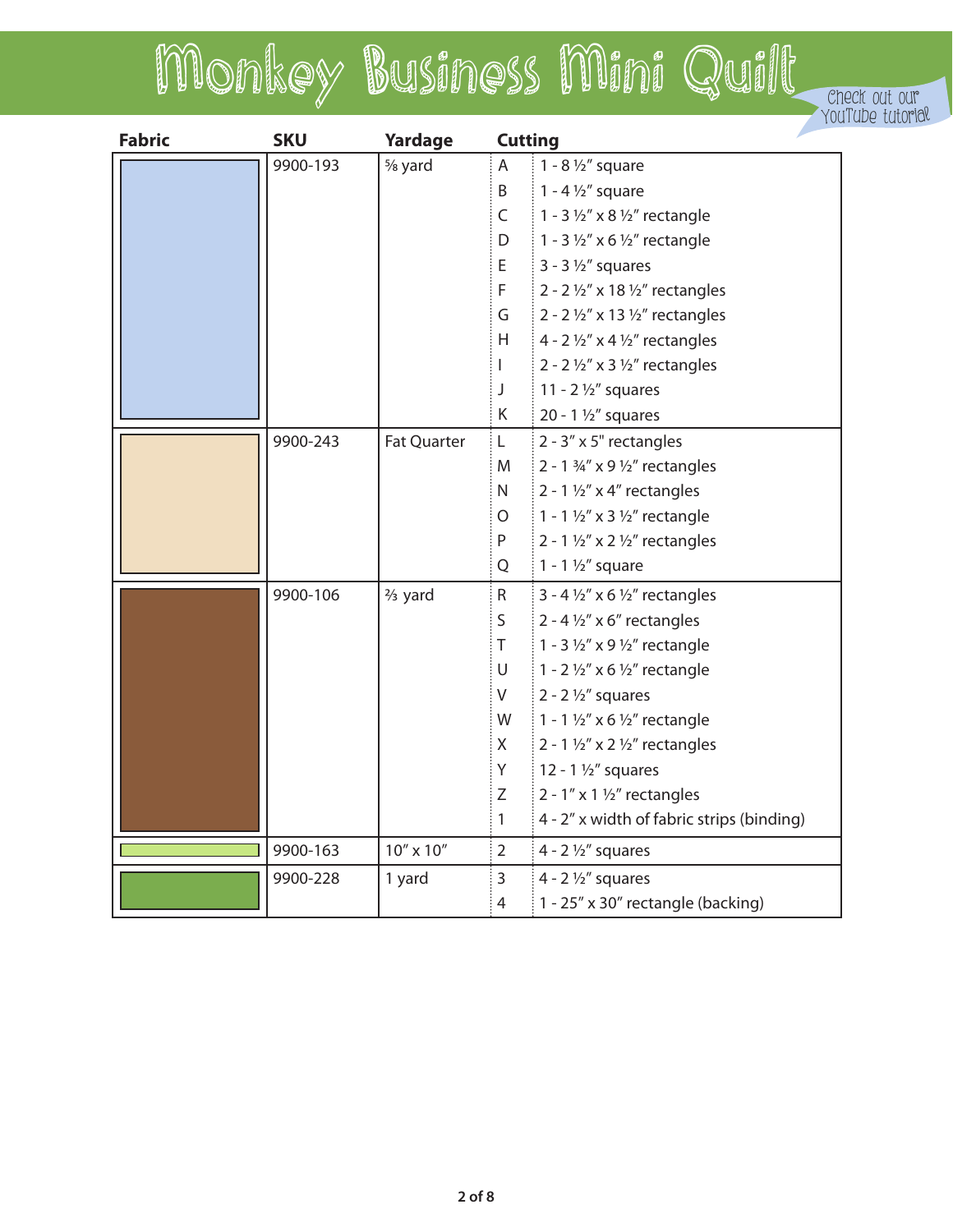Use ¼" seams and press as arrows indicate throughout.

#### **Monkey Business Block:**

Draw a diagonal line on the wrong side of ten Fabric J squares.

With right sides facing, layer a marked Fabric J square on the top left corner of the Fabric T rectangle.

Stitch on the drawn line and trim ¼" away from the seam.





Make one.

Repeat on the top right corner of the Fabric T rectangle. Top Head Unit should measure  $3\frac{1}{2}$ " x 9  $\frac{1}{2}$ ".





Make one.

Draw a diagonal line on the wrong side of ten Fabric Y squares.

With right sides facing, layer a marked Fabric Y square on the top left corner of a Fabric L rectangle.

Stitch on the drawn line and trim ¼" away from the seam.





Repeat on the top right corner of the Fabric L rectangle. Partial Forehead Unit should measure 3" x 5".





Assemble two Partial Forehead Units.

Forehead Unit should measure 3" x 9 1/2".



With right sides facing, layer a marked Fabric Y square on the left end of a Fabric P rectangle.

Stitch on the drawn line and trim ¼" away from the seam. Left Eye Unit should measure 1  $1/2$ " x 2  $1/2$ ".



Make one.

With right sides facing, layer a marked Fabric Y square on the right end of a Fabric P rectangle.

YouTub<sup>e</sup> tutorial

Stitch on the drawn line and trim 1/4" away from the seam.

Right Eye Unit should measure 1  $1/2$ " x 2  $1/2$ ".



 $P'$ 

Assemble the Left Eye Unit, two unmarked Fabric Y squares, the Fabric O rectangle and the Right Eye Unit.

Eye Unit should measure 1  $1/2$ " x 9  $1/2$ ".



With right sides facing, layer a marked Fabric Y square on the top left corner of a Fabric M rectangle.

Stitch on the drawn line and trim 1/4" away from the seam.



Repeat on the top right corner of the Fabric M rectangle. Cheek and Chin Unit should measure 1  $\frac{3}{4}$ " x 9  $\frac{1}{2}$ ".



Assemble two Fabric N rectangles, two Fabric Z rectangles and the Fabric Q square.

Nose Unit should measure 1  $1/2$ " x 9  $1/2$ ".



Assemble the Top Head Unit, the Forehead Unit, the Eye Unit, two Cheek and Chin Units and the Nose Unit.

Pay close attention to unit placement.

Monkey Face Unit should measure 9  $\frac{1}{2}$ " x 10  $\frac{1}{2}$ ".



**3 of 8**

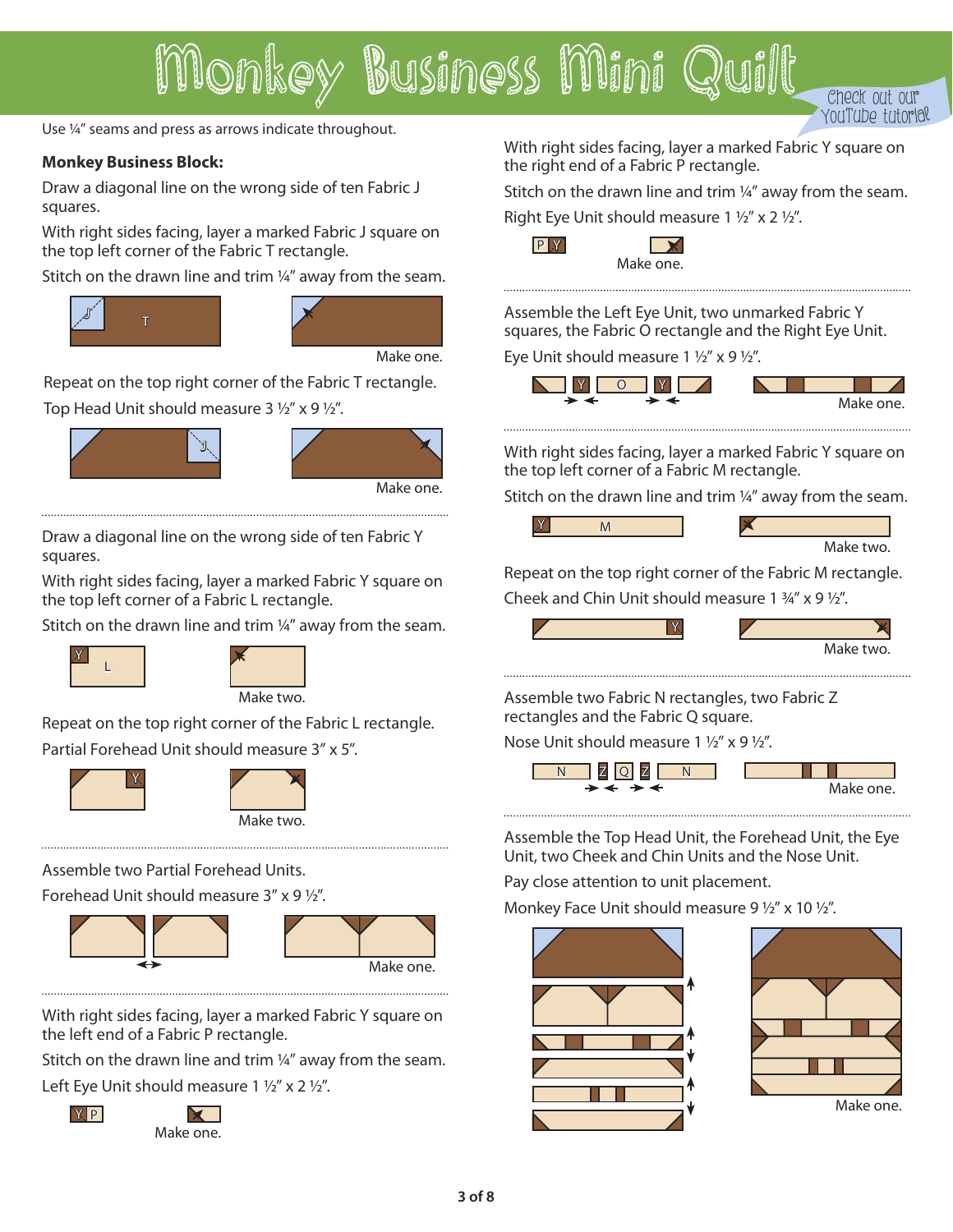With right sides facing, layer a marked Fabric J square on the top left corner of a Fabric R rectangle.

Stitch on the drawn line and trim 1/4" away from the seam.





Make two.

Repeat on the bottom left corner of the Fabric R rectangle.

Partial Ear Unit should measure 4  $1/2$ " x 6  $1/2$ ".





Assemble one Fabric I rectangle, one Fabric X rectangle, one Fabric H rectangle and one Partial Ear Unit.

Pay close attention to unit placement.

Left Ear Unit should measure 4  $1/2''$  x 10  $1/2''$ .





Assemble one Fabric X rectangle, one Fabric I rectangle, one Fabric H rectangle and one Partial Ear Unit.

Pay close attention to unit placement.

Right Ear Unit should measure 4 1/2" x 10 1/2".





Make one.

Assemble the Left Ear Unit, the Monkey Face Unit and the Right Ear Unit.

YouTub<sup>e</sup> tutorial

Middle Monkey Business Unit should measure 10 1/2" x 17 1/2".





Make one.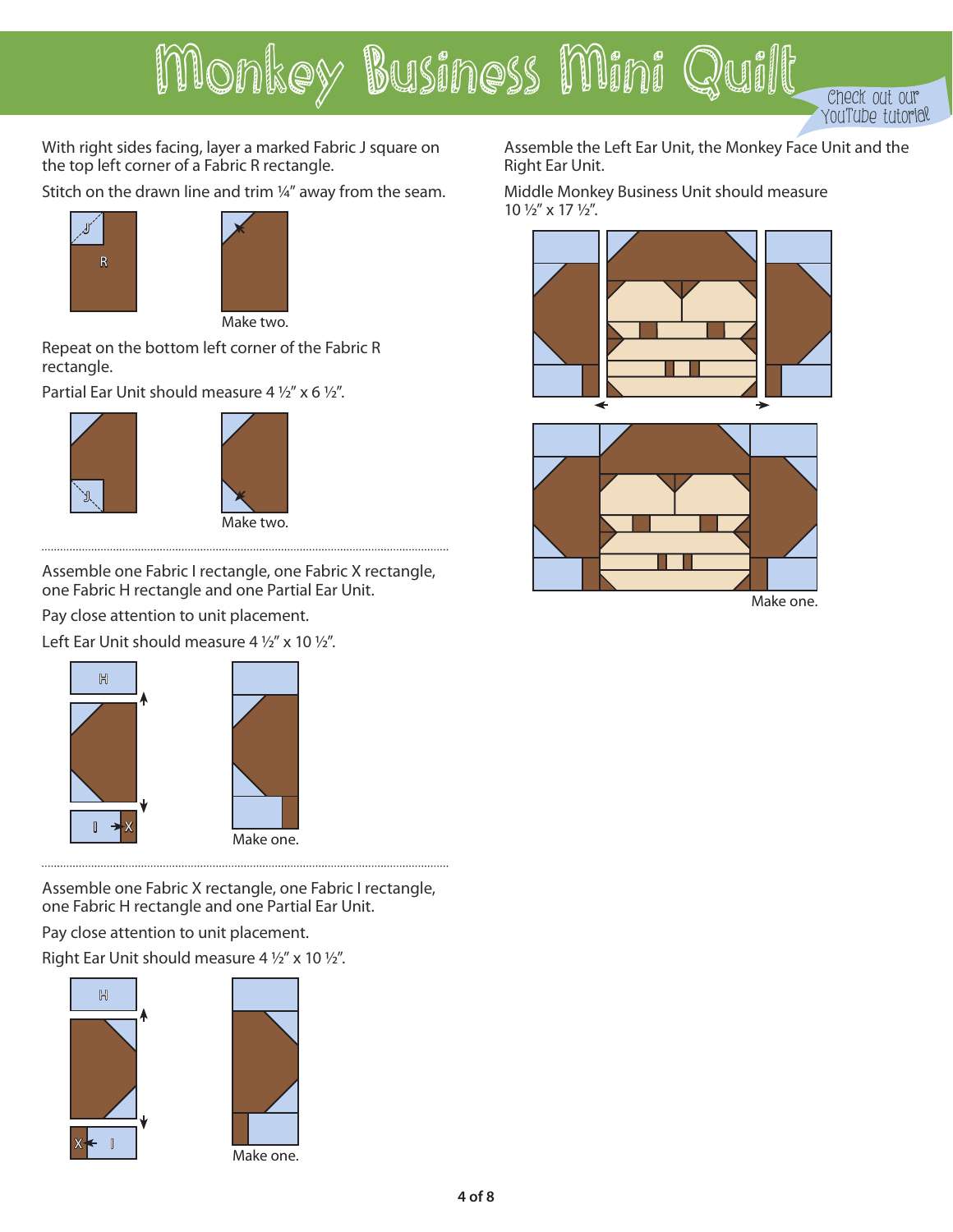YouTube tutor

Draw a diagonal line on the wrong side of the Fabric E and Fabric K squares.

With right sides facing, layer a marked Fabric J square on the top left corner of a Fabric S rectangle.

Stitch on the drawn line and trim ¼" away from the seam.





Make one.

Repeat on the bottom left corner with a Fabric K square and on the bottom right corner with a Fabric E square.

Stitch on the drawn lines and trim ¼" away from the seam.

Left Paw Unit should measure  $4\frac{1}{2}$ " x 6".





With right sides facing, layer a marked Fabric J square on the top right corner of a Fabric S rectangle.

Stitch on the drawn line and trim 1/4" away from the seam.





Make one.

Repeat on the bottom left corner with a Fabric E square and on the bottom right corner with a Fabric K square.

Stitch on the drawn lines and trim ¼" away from the seam.

Right Paw Unit should measure 4  $\frac{1}{2}$ " x 6".





Assemble the Fabric W rectangle, the Fabric D rectangle, the Left Paw Unit and the Right Paw Unit.

Bottom Monkey Business Unit should measure 4 1/2" x 17 1/2".



With right sides facing, layer a marked Fabric J square on one end of the Fabric U rectangle.

Stitch on the drawn line and trim ¼" away from the seam.



Repeat on the opposite end of the Fabric U rectangle.

Top Tail Unit should measure 2  $1/2$ " x 6  $1/2$ ".



With right sides facing, layer a Fabric K square on the bottom left corner of a Fabric V square.

Stitch on the drawn line and trim 1/4" away from the seam.



Repeat on the bottom right corner of the Fabric V square. Make one.

Tail Tip Unit should measure  $2 \frac{1}{2}$ " x  $2 \frac{1}{2}$ ".



K

Make one.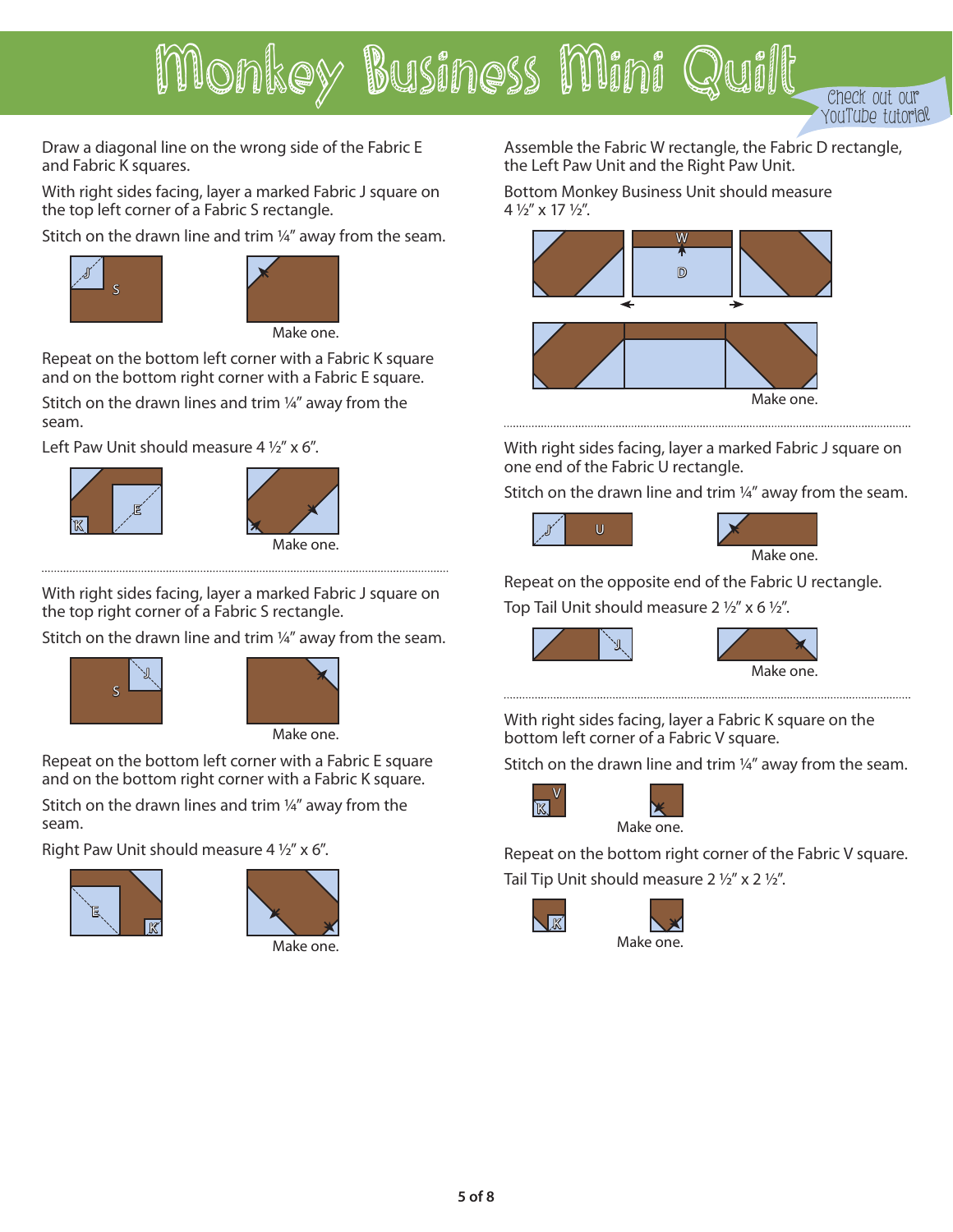

Draw a diagonal line on the wrong side of the Fabric B square.

With right sides facing, layer the Fabric B square on the left end of the remaining Fabric R rectangle.

Stitch on the drawn line and trim ¼" away from the seam.





Repeat on the bottom right corner of the Fabric R rectangle with the remaining Fabric E square.

Bottom Tail Unit should measure 4  $1/2$ " x 6  $1/2$ ".





Assemble the Tail Tip Unit, the unmarked Fabric J square, the remaining Fabric V square, the Top Tail Unit and the Bottom Tail Unit.

Tail Unit should measure 6  $1/2$ " x 8  $1/2$ ".





Assemble the Fabric A square, the Tail Unit and the Fabric C rectangle.

Top Monkey Business Unit should measure 8 1/2" x 17 1/2".

Make one. A I<del>VII</del>IC

Assemble the Monkey Business Block. Monkey Business Block should measure 17 1/2" x 22 1/2".





Make one.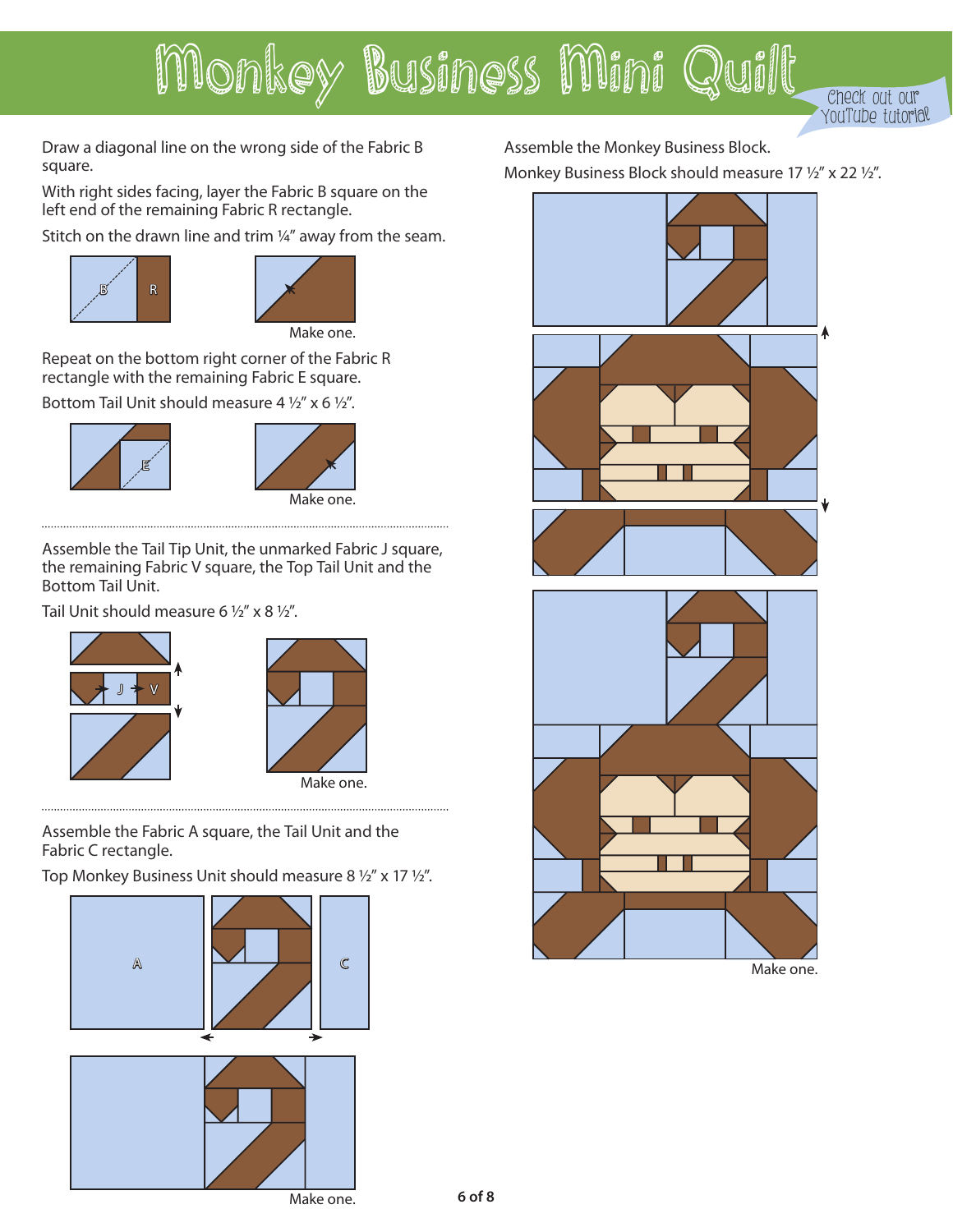

#### **Borders:**

With right sides facing, layer a Fabric K square on the top left corner of a Fabric 2 square.

Stitch on the drawn line and trim ¼" away from the seam.





Repeat on the bottom right corner of the Fabric 2 square. Light Green Leaf Unit should measure 2  $1/2$ " x 2  $1/2$ ".



Make four.

With right sides facing, layer a Fabric K square on the bottom left corner of a Fabric 3 square.

Stitch on the drawn line and trim 1/4" away from the seam.



Make four.

Repeat on the bottom right corner of the Fabric 3 square. Dark Green Leaf Unit should measure 2 1/2" x 2 1/2".



Make four.

Assemble one Fabric G rectangle, one Light Green Leaf Unit and one Dark Green Leaf Unit.

Top and Bottom Border should measure 2 1/2" x 17 1/2".



Assemble one Fabric H rectangle, one Dark Green Leaf Unit, one Light Green Leaf Unit and one Fabric F rectangle.

Side Border should measure  $2\frac{1}{2}$ " x 26  $\frac{1}{2}$ ".